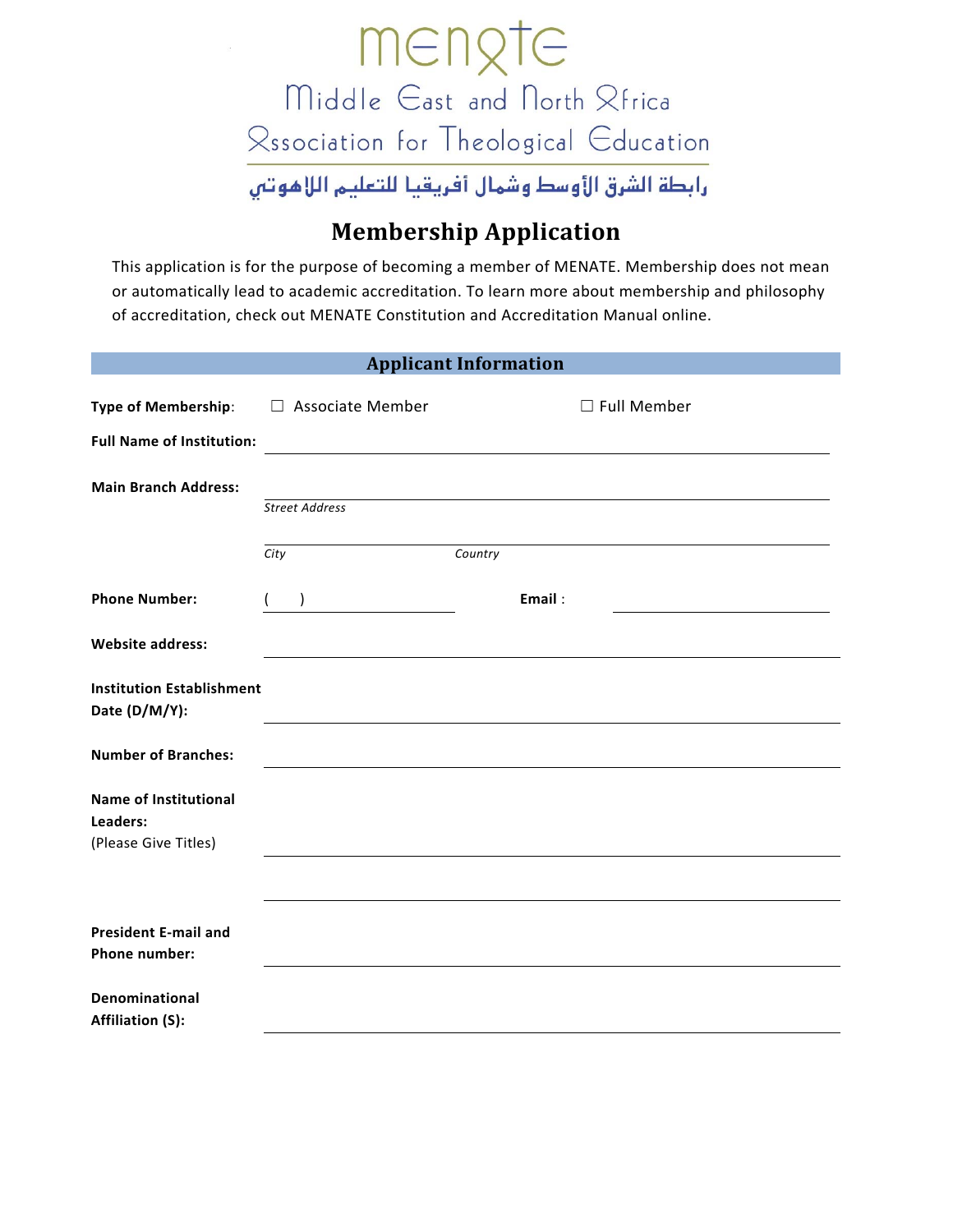| □          | External                                          | $\Box$ | <b>Type of Institution</b><br>Residential |                                                                                                                       | $\Box$ |                               |
|------------|---------------------------------------------------|--------|-------------------------------------------|-----------------------------------------------------------------------------------------------------------------------|--------|-------------------------------|
|            |                                                   |        |                                           |                                                                                                                       |        | Correspondence                |
| □          | E-Learning                                        | $\Box$ | Commuter                                  |                                                                                                                       | $\Box$ | Other: ______________________ |
|            |                                                   |        |                                           |                                                                                                                       |        |                               |
|            |                                                   |        |                                           |                                                                                                                       |        |                               |
|            | <b>Institution's Vision:</b>                      |        |                                           |                                                                                                                       |        |                               |
|            | <b>Institution's Objectives:</b>                  |        |                                           | <u> 1980 - Johann Barn, mars ann an t-Amhain Aonaich an t-Aonaich an t-Aonaich an t-Aonaich an t-Aonaich an t-Aon</u> |        |                               |
|            | <b>Overview of the Academic</b>                   |        |                                           |                                                                                                                       |        |                               |
|            | Programs(s):                                      |        |                                           |                                                                                                                       |        |                               |
|            |                                                   |        |                                           |                                                                                                                       |        |                               |
|            |                                                   |        |                                           |                                                                                                                       |        |                               |
| Position): | <b>Faculty List (Name &amp;</b>                   |        |                                           |                                                                                                                       |        |                               |
|            |                                                   |        |                                           |                                                                                                                       |        |                               |
|            |                                                   |        |                                           |                                                                                                                       |        |                               |
|            | <b>Number of Employees:</b>                       |        |                                           |                                                                                                                       |        |                               |
|            |                                                   |        |                                           |                                                                                                                       |        |                               |
| Position): | <b>Board List (Name &amp;</b>                     |        |                                           |                                                                                                                       |        |                               |
|            |                                                   |        |                                           |                                                                                                                       |        |                               |
|            | Describe your Interest in                         |        |                                           |                                                                                                                       |        |                               |
|            | joining MEATE:                                    |        |                                           |                                                                                                                       |        |                               |
|            |                                                   |        |                                           |                                                                                                                       |        |                               |
|            |                                                   |        |                                           |                                                                                                                       |        |                               |
|            | Give a Brief History of<br>your Institution:      |        |                                           |                                                                                                                       |        |                               |
|            |                                                   |        |                                           |                                                                                                                       |        |                               |
|            |                                                   |        |                                           |                                                                                                                       |        |                               |
|            | How many students have<br>graduated in the last 3 |        |                                           |                                                                                                                       |        |                               |
| years:     |                                                   |        |                                           |                                                                                                                       |        |                               |